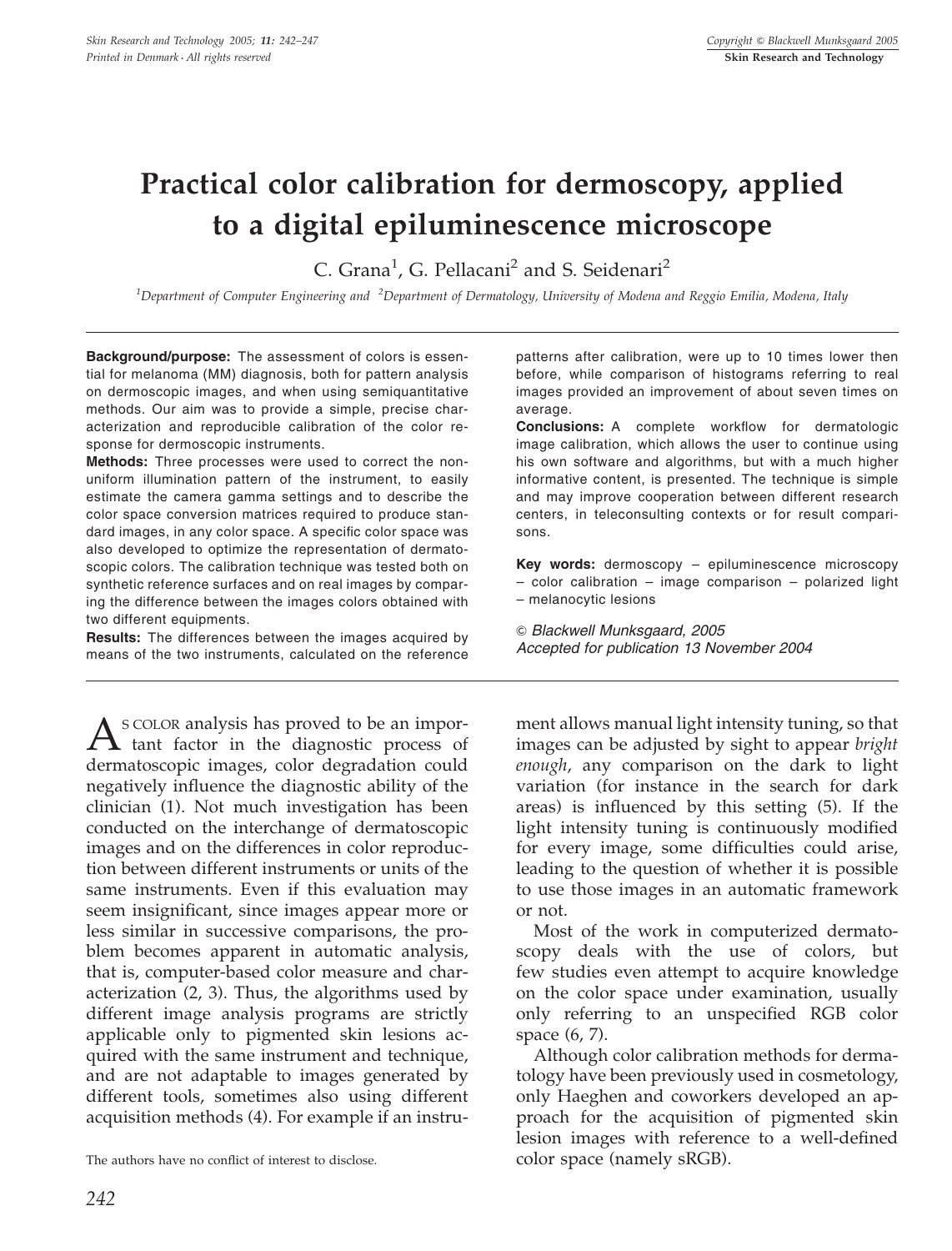It is time for the literature dealing with color images to cope with the problem of calibration, in order to generate reproducible data. In this paper we provide a detailed and practical description of a calibration framework: firstly, illumination correction is explored; secondly, an easy camera gamma estimation technique is described; and thirdly, the use of a specific color space construction to avoid low contrast effects because of the 8 bit quantization of color channels is described.

## Materials and Methods

The calibration techniques described here are applicable to every video camera system, and take into account problems that are very likely found in every dermatoscopic setup. For the sake of precision we will refer in detail to the specific case of a digital epiluminescence microscope for dermatology (FotoFinder, TeachScreen software GmbH, Bad Birnbach, Germany), which consists of a probe, comprising a CCD-chip color video camera with an integrated handle and optics for epiluminescence microscopy, a processing unit and a color monitor. Optics are set in a removable conic structure with a cylindrical transparent spacer and contact plate at the end, and with six bright white LEDs, positioned at the bottom of the structure, for constant illumination of the viewing area. The digitized images offer a spatial resolution of  $768 \times 576$  pixels and 16 million colors. For the epiluminescence observation, a drop of contact medium, such as alcohol in water solution, is applied between the contact plane and the skin, enabling the recognition of subsurface structures.

#### Illumination and border defects correction

The color calibration process begins with a first step to correct the irregular illumination of the instrument. The basic assumption here is that if we are imaging a uniform reference surface, we should obtain an almost constant reading for the whole image. This is not always so because of the instrument's characteristics, but we can measure the deviation from uniformity to invert it, thus obtaining a correction map for all the acquired images. A masking process must also occur to get rid of pixels that do not convey any data, such as top or bottom lines that are always black because of the frame grabber settings, or the black ring that some instruments present at lower magnification levels (20-fold for FotoFinder).

The filter values are computed separately for each color channel, so if we call  $R(x, y)$  the value of the red channel, the value of the filter in that point is:

$$
F_{\rm R}(x,y) = \frac{R(x,y) - M_{\rm R}}{M_{\rm R}}
$$

where  $M_R$  is the most represented value in a selected window of the image. In our application, we chose the rectangular window from (200,350) to (567,550).

This filter assessment should be carried out so that it is independent of the specific surface selected and the resulting acquisition. Thus, after computing the  $M_R^i$  for each step of the Kodak Gray Scale, and discarding those squares whose values clip at 255, we evaluate  $F_R$  as the median of the measured values  $F_R^i$ . The same process is applied to the green and blue channels, obtaining  $F_G$  and  $F_B$ . Each image I is then filtered for each channel using the equation:

$$
\tilde{I}_{R}(x,y) = \frac{I_{R}(x,y)}{1 + F_{R}(x,y)}.
$$

#### Assessment of gamma values

After obtaining light-compensated images, the next step is to estimate the non-linear relation between the luminance factor, also known as CIE tristimulus value Y, and the digital values provided by the camera.

Measuring the Kodak Gray Scale with the FotoFinder, we verified the presence of gamma correction of RGB values, which is a power relation between the digital measures and the known Y values. To give an estimate of this relation we compared the normalized values of  $\hat{Y} = Y/Y_n$  and  $\bar{d}_r = R/255$ ,  $d_g = R/255$ ,  $d_b = R/255$ 255, with the following equation:

$$
y = ax^{\gamma} + b
$$

and estimated the three parameters  $(a, b, \gamma)$ separately for the three channels. The aim was to use the N measured values  $d_i$  (with reference to the currently considered color channel) and the corresponding  $Y_i$  to obtain the best triplet:

$$
(a, b, \gamma) = \underset{a, b, \gamma}{\arg \min} \sum_{i=1}^{N} \hat{Y}_i - (ad_i^{\gamma} + b)
$$

Following this estimation, simple inversion of the power relation allows to obtain triplets of RGB

: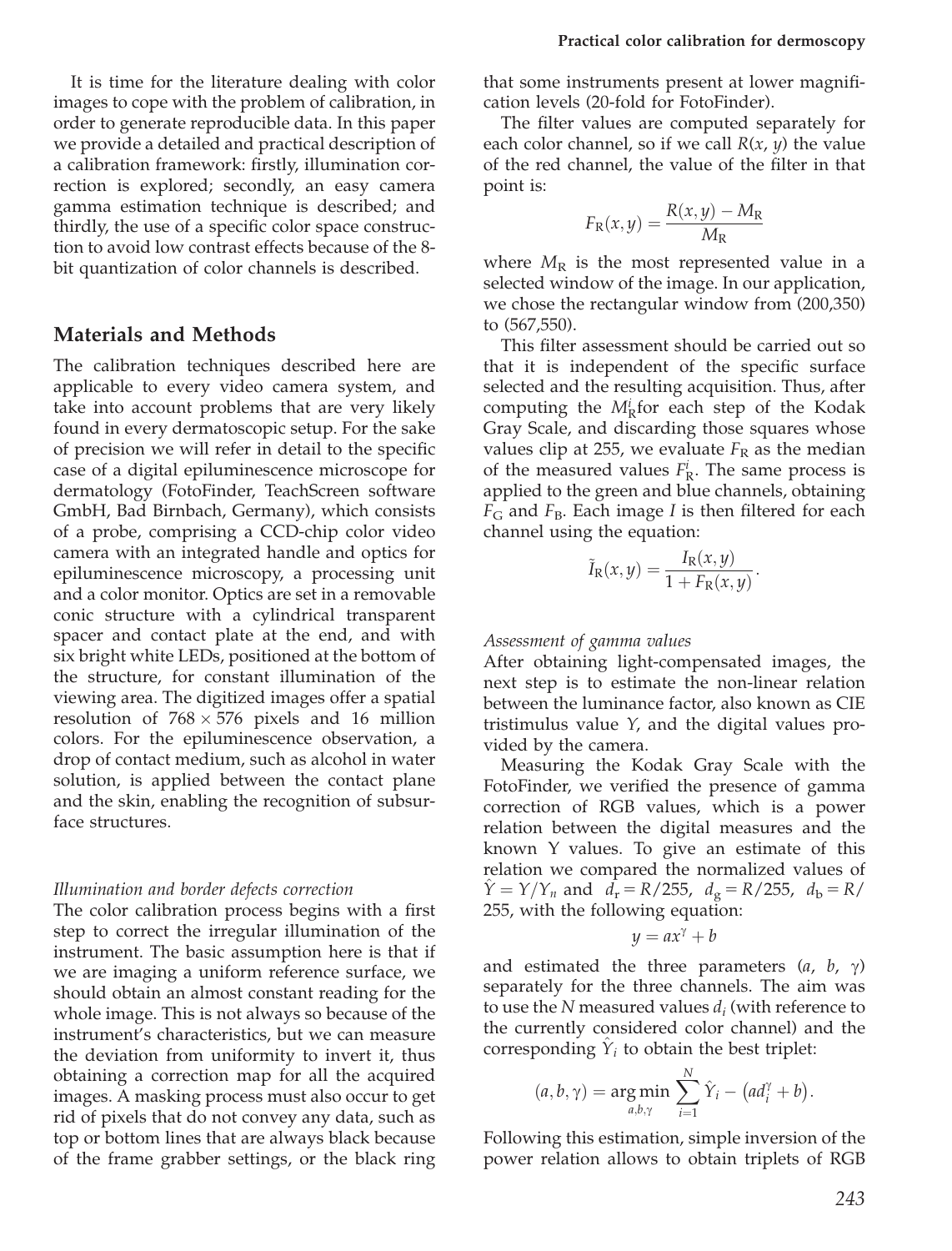values that can be linearly transformed by matrix multiplication into XYZ triplets.

## Conversion from the instrument's RGB to XYZ

Many matrices can be found in text books or on web pages; however, none of these should be used. The conversion we are looking for should be assessed from the behavior of our specific instrument, which can only be observed by means of a reference object, such as the Gretag-Macbeth ColorChecker (GMCC), a target that is often used in television broadcasting in order to evaluate the color accuracy of TV cameras. Every ColorChecker square was acquired and filtered with the previously estimated filter, and then the average value of pixels from a central rectangle, whose sides were half the width and half the height of each image, was computed as the measured value for the patch.  $M_X$ , the maximum histogram value (where X is the channel), was evaluated to reveal patches that could not be correctly imaged by the instrument. We discarded all patches resulting in  $M_X = 0$  or  $M<sub>X</sub>$  = 255. In our experiments one patch alone (the white one) could not be used because of the extremely narrow range of the blue channel that saturated to 255 (Fig. 1).

Following a common procedure for optimization, we took the M valid triplets of RGB values, their corresponding XYZ ones and searched for the matrix that gave the best linear transform for all the patches. Because the relation between RGB and XYZ values is not always well described by a linear transform, we used a non-linear operator described by Haeghen et al. (8) that included all the covariance terms:



Fig. 1. Declared sRGB values of the ColorChecker paired with corresponding values as measured by the instrument.

$$
\Theta_9 \begin{pmatrix} R \\ G \\ B \end{pmatrix} = \begin{pmatrix} R & G & B & RG & GB & BR & R^2 & G^2 & B^2 \end{pmatrix}^T
$$

Thus, after applying this operator to the data, the transformation matrix becomes 3 rows by 9 columns, but the optimization technique is the same. For the resolution of this linear system with 27 unknowns we used the singular value decomposition, which presents the solution that gives the minimum Euclidean difference between the known XYZ values and those estimated from RGB ones.

## Conversion from XYZ to a known and standard color space

At this point we have obtained an assessment of XYZ color coordinates for every measured pixel. The aim is to transform these values into another known color space enabling visualization and a simpler storage. Haeghen et al. chose the sRGB color space, but a problem arises in color space conversions, because of quantization to be applied to the values, because this results in the subdivision of the 'light' range into a fixed number of steps. Indeed, if we are interested in a limited area of the sRGB color space, we lose much color detail that is set aside to describe color space regions that our images will never use. This color loss is clearly observed in dermatoscopic images, which become less clear (lower contrast and dynamic range) when converted into an sRGB color space.

For the above reasons, we decided to describe our images by a new color space, especially conceived for our instrument for daily use. The color settings usually provided by the instrument are satisfactory, so we just searched for a formal description of the color transformation from XYZ back to our instrument's RGB. This was performed by converting a large number of colors randomly taken from real lesions to XYZ using the calibration procedure previously described and then finding the best transformation enabling us to go back to the original colors. This is not the same as simply inverting the first transformation, because real images are used instead of the reference target. The color space obtained is extracted from an average characterization produced by many images; thus, it is safely applicable to dermatoscopic images, because it is designed to achieve better use of the color repre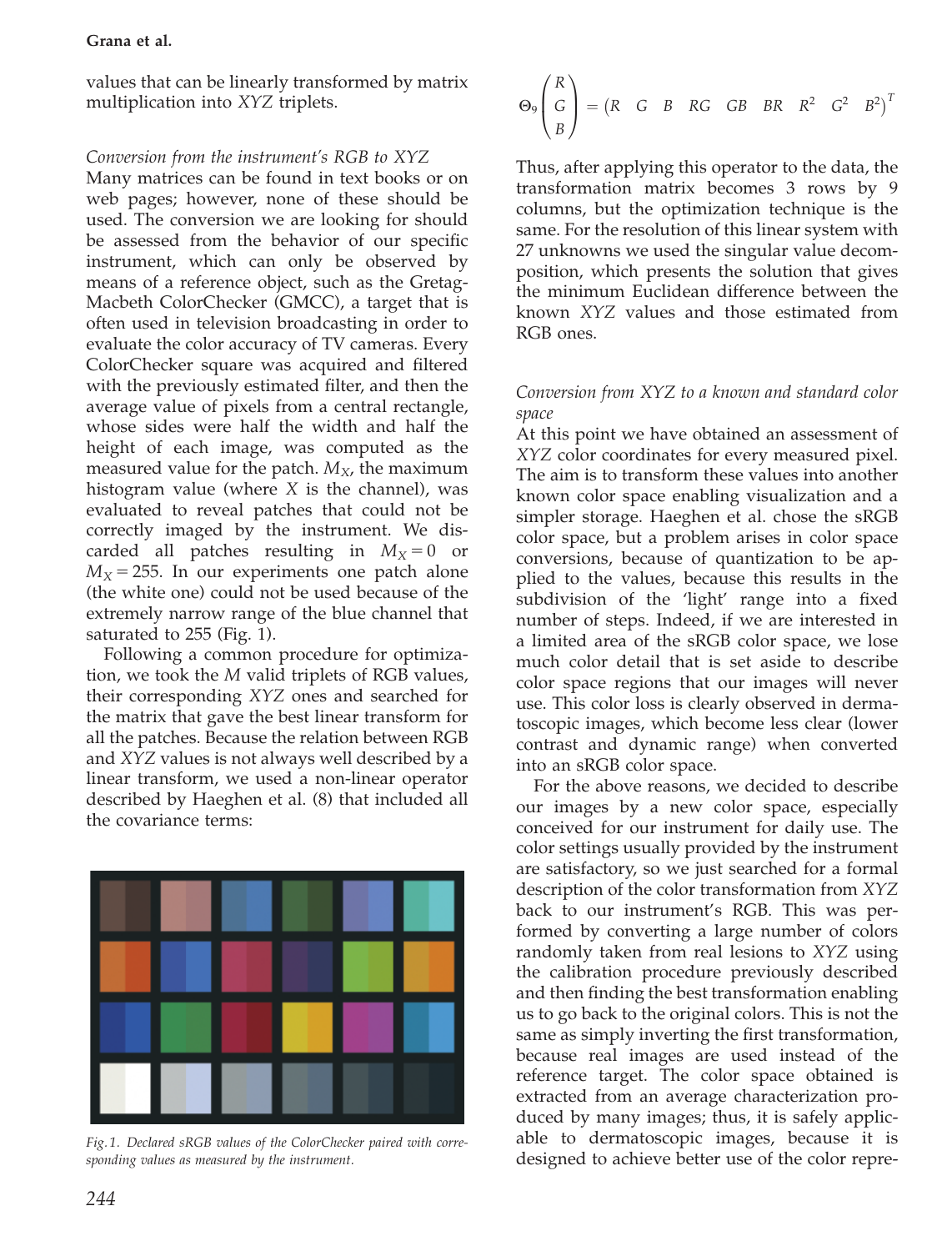sentation in the spectrum area occupied by this kind of images. Its known relation with XYZ enables a simple conversion into any other chosen color space, and the practice of viewing the images on an sRGB-calibrated computer monitor (a common setting available in most modern monitors) allows a common evaluation of images, even if obtained from different sources. Our proposed conversion uses the following linear conversion:

$$
\begin{bmatrix} R \\ G \\ B \end{bmatrix} = \begin{bmatrix} 2.352 & -0.802 & -0.329 \\ -0.731 & 1.358 & 0.392 \\ -0.098 & -0.187 & 1.273 \end{bmatrix} \begin{bmatrix} X \\ Y \\ Z \end{bmatrix}_{D65}
$$

and the gamma conversion is given by:

$$
X' = 1.46 \cdot X^{(1.0/1.85)} - 0.46
$$

The choice for the gamma values was made by averaging those of the three channels. This conversion produces not too saturated images and allows simple comparisons between different units.

#### Results

For testing purposes, we decided to verify the effectiveness of the calibration procedure on two different FotoFinder units without carrying out a preliminary hardware calibration, i.e. attempting to subjectively adjust images. We thus decided to set the instruments at their default configuration (factory settings), choosing an Iris setting of  $-25$ in order to avoid skin color saturation in lightskinned patients. Moreover, with this setting, all colors from the GMCC can be included, ensuring a good fitting of the data with the least squares method. To verify the effects of the resulting calibration, we used a Home Made ColorChecker (HMCC), consisting of different squares of colored paper.

The calibration procedure was performed starting from the light compensation filter, going on to the gamma functions assessment and finally to the RGB to XYZ matrix computation.

Looking directly at the RGB color space, we can compare the Euclidean distances before and after correction (Table 1), and this enables us to see how different values provided by different units of the same instrument can be. The comparison shows that even on a surface that is not ideal, differences obtained with the HMCC were six times lower than before calibration. It is interesting to note that we could obtain better results

TABLE 1. Euclidean distances in the instruments RGB color space between corresponding patches of the Home Made ColorChecker measured with the two different instruments, before and after calibration

|         | Square number Distances before calibration Distances after calibration |       |
|---------|------------------------------------------------------------------------|-------|
| 1       | 76,64                                                                  | 29,17 |
| 2       | 57,17                                                                  | 9,68  |
| 3       | 56,60                                                                  | 3,43  |
| 4       | 71,00                                                                  | 15,70 |
| 5       | 62,58                                                                  | 10,24 |
| 6       | 56,10                                                                  | 2,24  |
| 7       | 76,23                                                                  | 12,89 |
| 8       | 70,71                                                                  | 13,08 |
| 9       | 82,38                                                                  | 14,21 |
| 10      | 78,25                                                                  | 6,40  |
| 11      | 61,27                                                                  | 6,78  |
| 12      | 51,08                                                                  | 5,68  |
| 13      | 65,94                                                                  | 0,25  |
| 14      | 83,82                                                                  | 13,01 |
| 15      | 72,00                                                                  | 10,14 |
| 16      | 40,47                                                                  | 3,33  |
| 17      | 73,52                                                                  | 5,94  |
| 18      | 68,11                                                                  | 6,23  |
| 19      | 74,57                                                                  | 19,25 |
| 20      | 60,20                                                                  | 12,51 |
| 21      | 70,12                                                                  | 15,50 |
| 22      | 63,87                                                                  | 6,37  |
| 23      | 47,17                                                                  | 11,06 |
| 24      | 71,75                                                                  | 16,61 |
| Mean    | 66,31                                                                  | 10,40 |
| Maximum | 83,82                                                                  | 29,17 |

using the surface used for calibration; thus, for a real comparison and a serious validation of results another target should be used. In fact using the GMCC, differences obtained after calibration were 10 times lower then before.

Finally, we had to test the results on real-world images, i.e. skin lesions. The problem here was that we could not just compare the average values of the images, because this would not be sufficiently accurate (images are not uniform surfaces). So we decided to provide an initial measure distinguishing the skin from the lesion, and then we tried to compare the distribution of colors in the RGB color space. To this aim, the 16 million colors RGB cube was reduced, allowing each channel to have values from 0 to 7, i.e. a 3 bit per channel representation, that led to 512 possible colors. A three-dimensional color histogram was produced, and then a common histogram comparison technique, called histogram intersection (9), was used to provide a metric to assess color similarity. The similarity measure is given by:

$$
HI(h_1, h_2) = \sum_{r,g,b=0}^{7} \min\{h_1(r,g,b), h_2(r,g,b)\}\
$$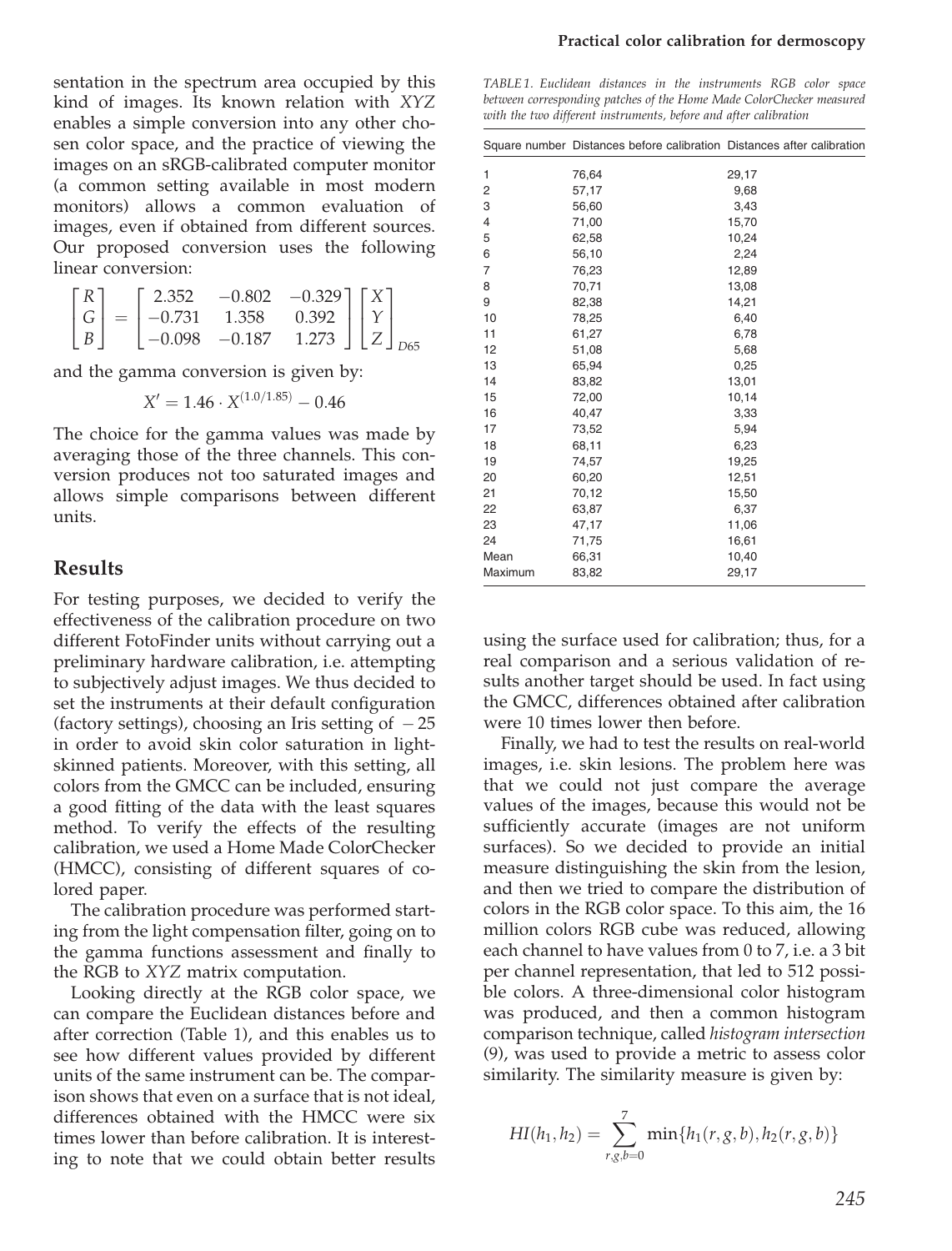#### Grana et al.

TABLE 2. Euclidean distances between average lesion and skin values and histogram intersection percentages (referring to the whole image), in the instruments RGB color space, between corresponding images assessed by the two different instruments, before and after calibration: mean and maximum values

|         | Lesion       |            | Skin         |            | Histogram    |            |  |
|---------|--------------|------------|--------------|------------|--------------|------------|--|
|         | Uncalibrated | Calibrated | Uncalibrated | Calibrated | Uncalibrated | Calibrated |  |
| Mean    | 79.70        | 14.91      | 116,41       | 11,13      | 11,20%       | 76,18%     |  |
| Maximum | 100.86       | 37.61      | 133.30       | 25,50      | 23,14%       | 90,56%     |  |



Fig. 2. Example calibration result: the first line shows the original images, the second line shows the results of lighting correction and the third line shows the calibrated images.

The value is computed over the normalized versions of the two histograms (each value of the histogram is divided by the image size), so that HI is limited between 0 (no correspondence) and 1 (perfect histogram match). In Table 2 and Fig. 2, the resulting comparisons are shown.

## Discussion

Future developments of dermoscopy will deal with the progress of image analysis systems, tied to automatic diagnosis, and with tele-dermatology, to obtain a remote diagnostic consultation. In both cases, color calibration is of fundamental importance for two reasons: to make the developed algorithms applicable to various instruments, i.e. diagnostic center independent, and on the other hand to allow expert evaluators to have reproducible diagnoses, not biased by color degradation.

Unfortunately, in the digital dermoscopy area, color standardization is very seldom taken into account, even if working in conjunction with image analysis programs. Most references are made to a generic RGB space that is implicitly assumed to be the RGB color space provided by their instrument. For instance, Vannoorenberghe et al. (6) describe a system that relies on learned probabilities to detect lesion contours directly in the RGB color space, Faziloglou et al. (7) use color histograms to detect differences between melanoma and nevus colors: to get rid of color influences, they subtract the average skin color from each lesion pixel, without, however, considering gamma or contrast differences. In Gerger's study (10) a completely different approach was followed, but unspecified RGB statistics were still present, disallowing any possible systematic reproduction of the published results.

It is natural to assume that color calibration technologies and methods are still being studied or are as yet unknown in the dermatologic field, but this is not the case, because for example Korichi et al. (11) illustrated an on-skin lipstick color measurement system with full calibration, and very recently in a work by Miyamoto et al. (12) a quick but effective conversion was estimated from RGB to  $L^*a^*b^*$ , by means of a thirdorder multiple regression analysis. The authors were also careful in referring to the obtained values as quasi- $L^*a^*b^*$  to stress the fact that this was an approximation of the full calibration approach. Setaro and Sparavigna (13) obtained a simple calibration by using a standard reference based on three colors and then adjusting the images comparing the measured values of the marker to the image colors by simple difference. Even this first-order model is reported to produce good reproducibility. A systematic work for color measurement from video camera in dermatology was presented by Herbin et al. (14), but one of the most detailed and precise methods was provided